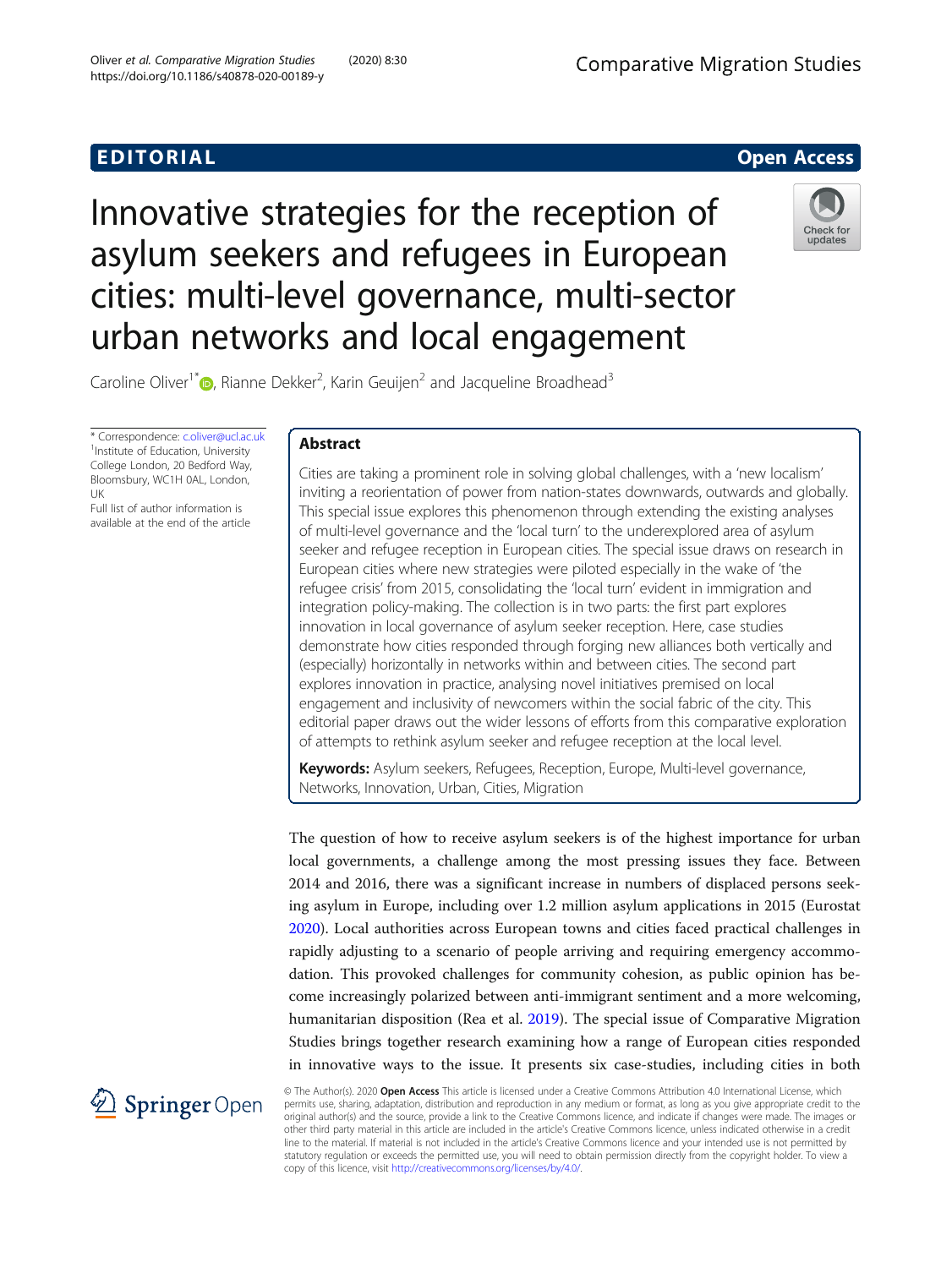(historically) transit countries in the Mediterranean region and those with more established histories of immigration in North-Western Europe. The contributions invite reflections on the extent to which local innovation is possible within broader frameworks of regional, national and European policy.

Asylum seeker reception is an example of a complex global issue that manifests itself locally. Such issues drive what Katz and Nowak [\(2018](#page-13-0)) describe as the 'new localism', referring to radical shifts in the location of power: downwards from nation-states to cities, horizontally from national governments to networks and globally to transnational networks (Marks and Hooghe [2004](#page-13-0); Barber [2013](#page-12-0)). Pannizon and van Riemsdijk ([2019](#page-13-0)) suggest that the European refugee 'crisis' heralded a reorganization of power constellations between local, regional, national and supranational governance. Migration policy-making at the European level saw shifts in both the interactions between the supranational and intergovernmental realms as well as intergovernmental cooperation on migration issues (ibid., Slominski and Trauner [2018](#page-13-0)). Yet it instigated to a shift of power downwards and horizontally, especially as local municipalities were left to manage the consequences of incapacity at the EU and national level to quickly and adequately respond to the urgency of asylum seeker reception (Caponio [2019](#page-12-0); Agustín and Jørgensen [2019](#page-12-0)).

Migration research had already noted this downward shift through attention to the 'local turn' in migration policy, referring to the trend of cities taking a more prominent role in the broader framework of multi-level governance [MLG] of migration (Caponio and Borkert [2010](#page-12-0); Scholten [2013;](#page-13-0) Dekker et al. [2015](#page-12-0); Scholten and Penninx [2016](#page-13-0); Zapata-Barrero et al. [2017](#page-13-0)). As Garcés-Mascareñas and Gebhardt ([2020,](#page-12-0) p. 3) note, 'cities become particularly relevant whenever they go beyond the role of simple passive implementers and actively interact with national or regional policies'. Recognizing the critical role of cities is important too to temper the 'methodological nationalism' that privileges the nation-state in migration research; more understanding is required of migrants relationships with the cities in which they live, including their active role in citymaking (Çağlar and Glick Schiller [2018\)](#page-12-0). While MLG is well explored in relation to broader migration integration processes, as well as to undocumented migrants (Spencer [2018](#page-13-0)) this special issue adds to that corpus of knowledge by understanding how the local turn manifests in relation to asylum seeker reception, complementing the collection by Glorius and Doomernik [\(2020\)](#page-13-0) on this theme.

Paying attention to city-level innovation should not suggest that this is necessarily a common practice. Indeed, evidence points to widespread convergence in reception approaches across European cities, reflecting local governments' limited role in decisionmaking as relevant policies are shaped at the national and supranational level (Kreichauf [2018](#page-13-0); Glorius and Doomernik [2020](#page-13-0)). Some evidence even suggests that national governments are also aiming to regain power over local integration policies and exert greater control and influence at the local level (Campomori and Ambrosini [2020](#page-12-0); Emilsson [2015\)](#page-12-0). However, the case studies point to an important counter-trend where local actors assume the role of innovators and policy entrepreneurs, sometimes developing policies completely apart from national policy, a process described as 'decoupling' (Scholten and Penninx [2016](#page-13-0)). The innovations often build on civic and political traditions which, through the contributions of individuals, voluntary, faith groups, media and police, cultivate an 'urban citizenship' as an antidote to national policies (Hintjens and Pouri [2014](#page-13-0), see Oomen [2019a\)](#page-13-0). This is evident in cities developing their own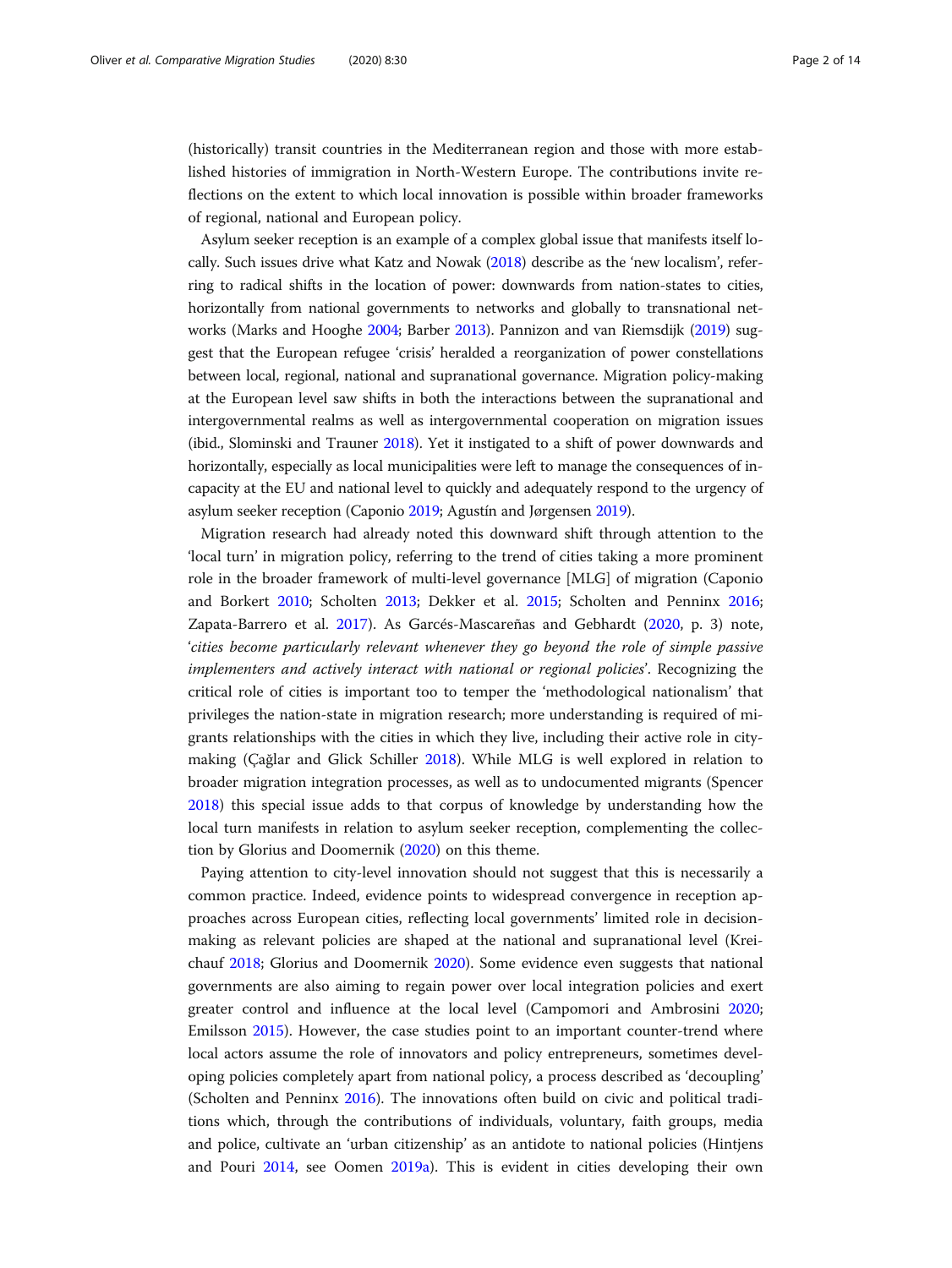responses in wider policy domains, such as in environmental or housing policies (e.g. in Barcelona's curbing of the tourist rental market or London's Ultra Low Emission Zone aiming to improve air quality) as well as those more specifically in the migration and integration sector. These include examples such as New York's IDNYC programme, to provide identification documents for all city residents, including irregular migrants, Dutch cities' development of a 'Bed, Bath and Bread' provision for irregular migrants in contravention of national policy frameworks, and Liverpool's decision to allow people access to homeless shelters regardless of immigration status.

To understand this specific type of urban innovation in the field of asylum seeker and refugee reception, we adopt Sørensen & Torfing's ([2011,](#page-13-0) p. 8) widely accepted definition of collaborative public innovation as, 'an intentional proactive process that involves the generation, practical adoption and spread of new and creative ideas, which aim to produce a qualitative change in a specific context'. This collection considers how cities –as contexts and referring to the multi-sector urban networks of local actors therein– were able to seize a moment of opportunity to disrupt and innovate asylum policies and practices. In presenting some of these innovations, our aim is not to provide an overview of practices, since there are many other emerging developments which we cannot include. Rather the collection aims to examine case studies of cities in depth, to understand the reasons for and mechanisms involved in development, as well as to understand their dynamics and emerging outcomes. To do so, the collection considers innovation in this field in two ways.

First, the special issue explores case studies of innovations in governance: the emerging organizational arrangements, alliances and dynamics of sharing, or contesting, power around the issue of asylum seeker reception. Innovation in this sphere occurs where networks of different actors meet in new configurations to fill gaps and change local practice, including through collections of local, national, regional and international partners in horizontal, sub and transnational networks. These actors can disrupt or even partially exit from national state-run hierarchies, become part of multiscalar, regional and global networks and assert the power of subnational jurisdictions (Sassen [2012](#page-13-0) and see Oomen [2019b](#page-13-0)). Funding from the European Union and other sources such as independent philanthropy can be an incentive for new networks to form and for their legitimacy to grow – as some of the case studies show; they may be radical, combative or unfold in more limited and constrained ways.

The second form of innovation refers to *innovation in local practices*: the material arrangements, initiatives and schemes put in place locally to receive asylum seekers into the city. As much as a local turn, the examples indicate 'a turn to the local', as city authorities engage specific local actors and neighbourhoods to co-create and try out new and different ways of 'doing' rather than 'giving' reception. Poppelaars and Scholten ([2008](#page-13-0)) point out that local levels of governance tend to prioritize pragmatic approaches to integration over the ideological drivers of national approaches to the issue. The cases include here indicate this is true, yet they also highlight a growing confidence in the local level at developing responses and building alliances founded on different values and goals (Katz and Nowak [2018,](#page-13-0) see also Oomen [2019a\)](#page-13-0). While it cannot be assumed that local policy formation is always inclusionary (see Ambrosini [2013\)](#page-12-0) and there can be a confirmation bias towards inclusionary cities in this field (Caponio [2019\)](#page-12-0) nevertheless, these types of initiatives often show more concern for humanitarian logics. They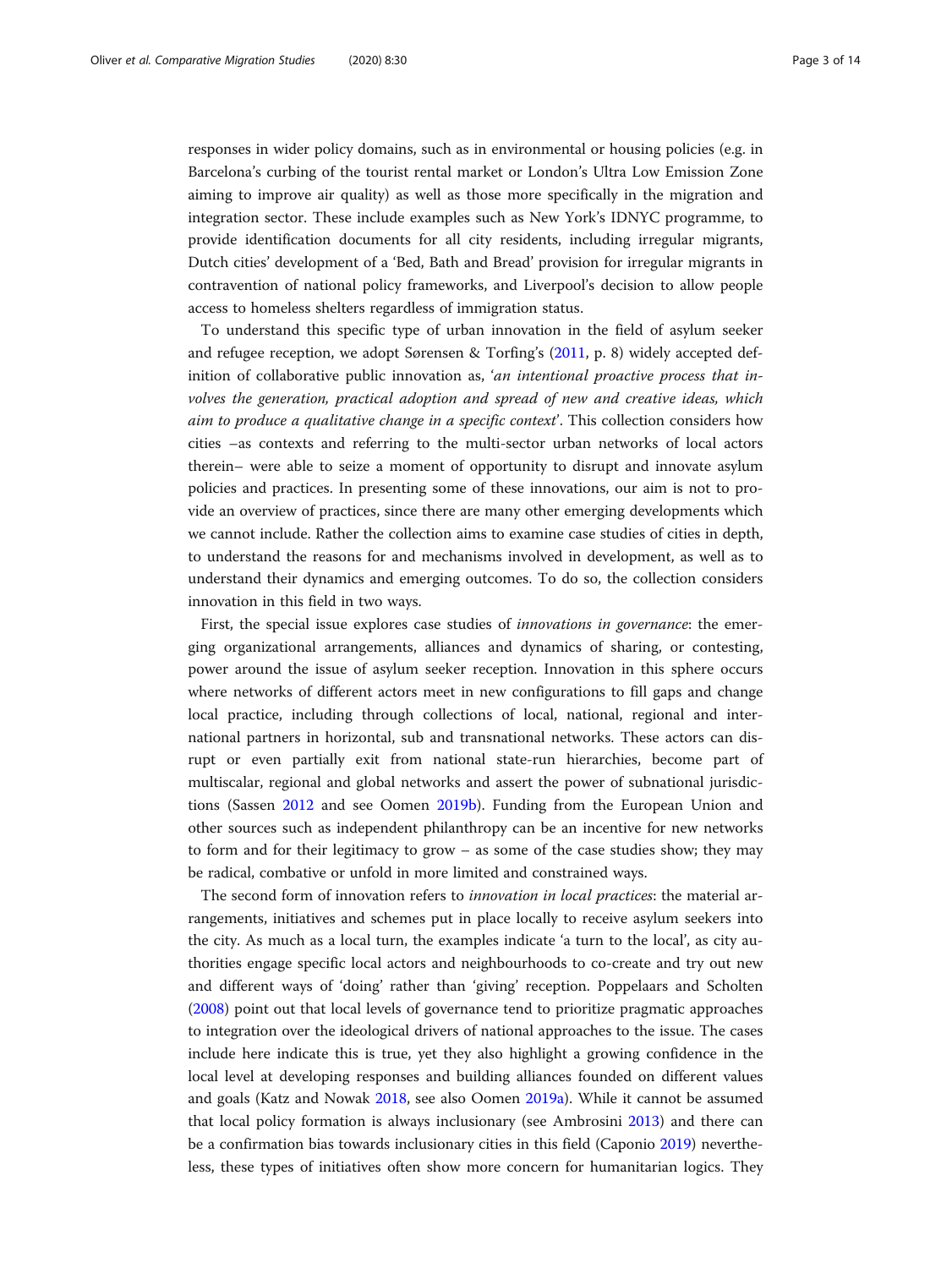embrace values of diversity, prioritize inclusivity and claim responsibilities towards the new urban inhabitants as 'newcomers' and 'urban citizens' rather than more stigmatized and ideologically loaded notions of asylum seekers or refugees (Oomen [2019a](#page-13-0)). According to Agustín and Jørgensen ([2019](#page-12-0)) many new solidarity movements emerging also indicates a new kind of 'cosmopolitanism from below'. New frames are developing at the local level, which draw on the different role and competencies of local governance in focusing on such notions of inclusive community rather than an exclusionary frame (Broadhead [2020\)](#page-12-0).

Urban initiatives also demonstrate a parallel concern for existing residents, recognizing the impacts of asylum seeking on community cohesion. Local community objections may be founded on a sense of economic competition, cultural distance and security concerns (Zorlu [2017\)](#page-13-0). Yet recognizing these concerns can inform the design of reception models, and also inform sensitive communication around reception. Several initiatives in this collection did so by reframing a prevailing local notion of refugees as a 'burden' and sought to bridge social distance between existing inhabitants and newcomers (Zill et al. [2020;](#page-13-0) Oliver et al. [2020\)](#page-13-0). This embraces a notion of cities as 'strategic frontier zones', where cities are sites in which alternative, more inclusive intercultural norms of migrant reception can be forged (Sassen [2012;](#page-13-0) Zapata-Barrero [2019](#page-13-0)). Attention to the urban should not overlook that especially through dispersal policies, reception also often occurs in rural areas and smaller towns, and innovation can also occur there (Whyte et al. [2019](#page-13-0); Bock [2018](#page-12-0); Caponio [2019](#page-12-0)). Assuming that urban areas hold the monopoly on innovation risks replicating and reinforcing divides (Jennings and Stoker [2016\)](#page-13-0). Nevertheless, scholars are acknowledging the increasing urban articulation of global issues (Sassen [2012](#page-13-0)) recognising there is often more capacity, opportunities for mobilization and political will in large cities to bring about change (Caponio [2019](#page-12-0)). As Sassen [\(2012\)](#page-13-0) poses, while cities can be spaces of exclusion and sites of operation for global corporate capital, they are also hybrid spaces that possess the capacity for inhabitants to develop alternative norms, forge new identities and overcome divisions and borders.

The special issue examines how experiments in asylum seeker reception aim to harness this transformative potential of cities. It critically examines how they fare over time, especially when they chafe against nationally managed and centralised systems of asylum reception. The particular questions posed are summarized as follows:

- 1. What forms of alternative and innovative responses to asylum seeker and refugee reception can be seen emerging at the local level in European cities?
- 2. What are the dynamics of multi-level and multi-sector governance in asylum seeker reception? In particular what role do horizontal alliances and other sub or transnational networks have and how do these interact with national governments?
- 3. What can be learned from the empirical study of specific local innovations for asylum seeker reception founded on principles of inclusivity? What is their potential for addressing problems in reception and forging understanding between asylum seekers and existing city inhabitants?

In the following discussion, the argument is first made for why innovation is emerging, and why therefore a collection such as this, is significant and timely. This is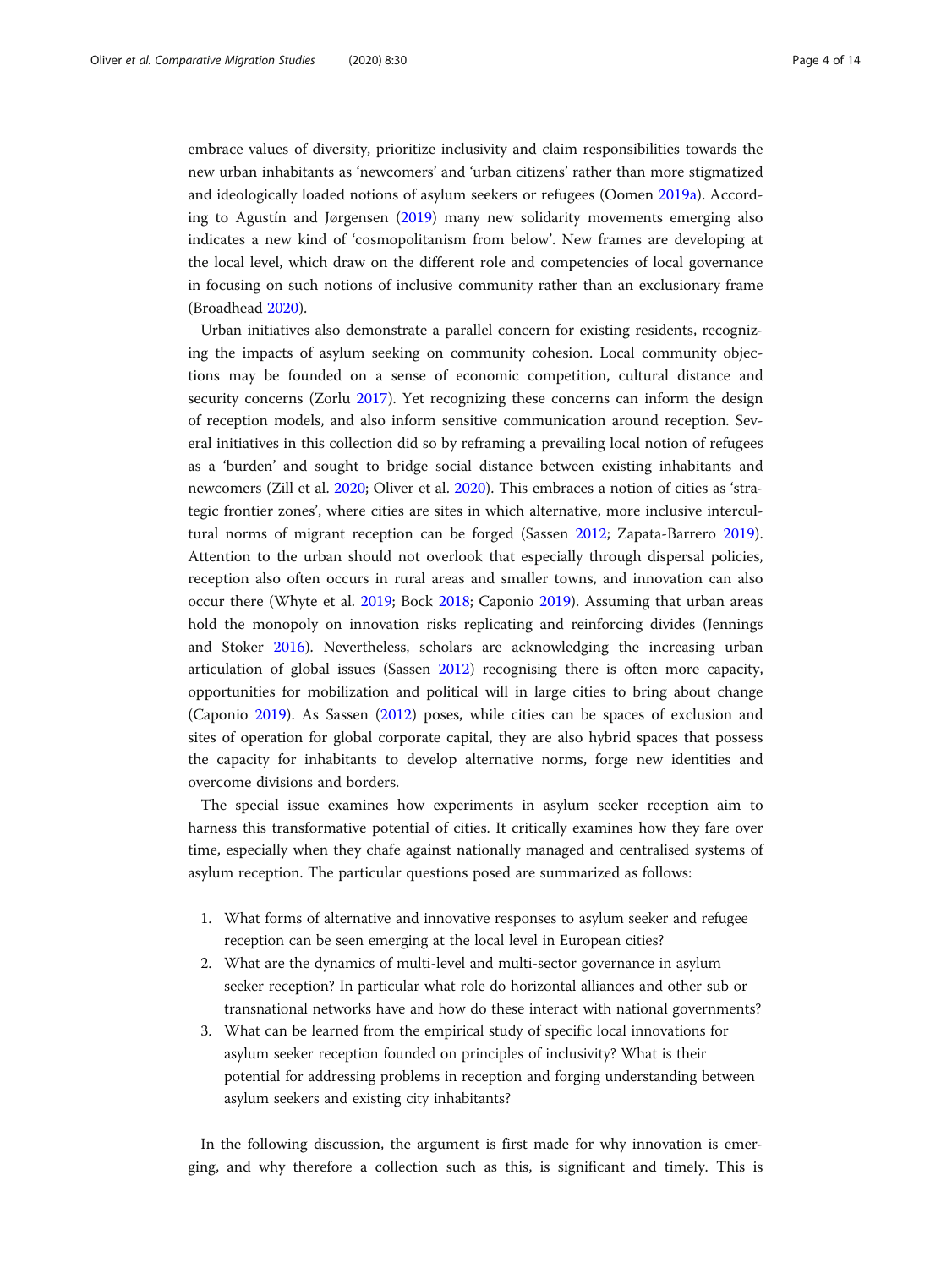followed by assessment of the individual contributions to the Special Issue, as related to the questions we pose above.

## Rationale: the need for and potentials of innovation in asylum seeker reception

Asylum seeker reception poses a major challenge to multi-level migration governance. As a complex, or 'wicked' global policy issue, like other areas of immigrant reception and integration, it is an intractable policy problem that defies a clear solution, with different views at different levels on how to approach the issue, or indeed what is the issue (Boswell [2008;](#page-12-0) Scholten [2013](#page-13-0); Geuijen et al. [2017](#page-12-0)). Certainly, migration is a field where actors' views at national and local level can be highly divergent (Spencer [2018;](#page-13-0) Ambrosini [2013;](#page-12-0) Scholten [2013;](#page-13-0) Scholten and Penninx [2016](#page-13-0)).

This disconnect stems from the fact that asylum is a competence managed by national governments, where cities are subject to top down decision-making and the imposition of centralised policies. Localities, by contrast have a major role in the practical management of asylum seeker reception, with only limited input into decision-making (Glorius and Doomernik [2020](#page-13-0)). There are also divergent values, logics and objectives for asylum seeker reception. At national level, the goal is primarily to guard the integrity of national borders, an objective governed through laws, rules and obligations (Barber [2013\)](#page-12-0). As Darling ([2014](#page-12-0), p. 77) explains, a 'classificatory impulse of the 'domopolitics' of asylum' drives the development of a regime to secure, keep order and maintain an image of the nation. This is achieved through largely administrative and rational processes of categorising, accommodating, dispersing and detaining asylum seekers to determine those 'worthy' or 'bogus' in placing a claim on state resources (Darling [2014\)](#page-12-0). While status determination occurs, reception is provided at a most basic level, at the lowest costs. This both discourages people from arriving and staying and simultaneously displays a government's 'toughness' on immigration to its public (Mayblin and James [2019\)](#page-13-0).

A different set of concerns manifest at the local level, where authorities are tasked with practically managing the effects of sudden migratory flows on the social fabric of the city. Hostility and public protests about the local provision of accommodation for asylum seekers can threaten the social order in the city, especially when reception facilities are located in marginalized neighbourhoods for reasons of cost and efficiency (Bock [2018](#page-12-0); Oliver et al. [2020](#page-13-0)). Fears are exacerbated too by reception occurring in 'camp-like' structures across European cities, which share socio-spatial characteristics that limit connections between asylum seekers and the localities in which they are placed (Kreichauf [2018](#page-13-0)). Nationally imposed asylum conditions forbid asylum seekers from participation in local economies, some use curfews to restrict movement. Such social and spatial isolation can help depoliticize the issue, by 'distanc [ing] those seeking asylum from the political and the public gaze' (Darling [2014](#page-12-0), p. 77).

Practical concerns are also met with moral concerns for the treatment of asylum seekers at the local level. Although the EU's Common European Asylum System (CEAS) through the Directive on Reception Conditions sets minimal standards on how asylum seekers are treated while their application is being processed, Glorius and Doomernik ([2020](#page-13-0)) point out that there is, in practice, a great deal of variation in provision. Austerity measures in public spending coupled with welfare chauvinism has meant that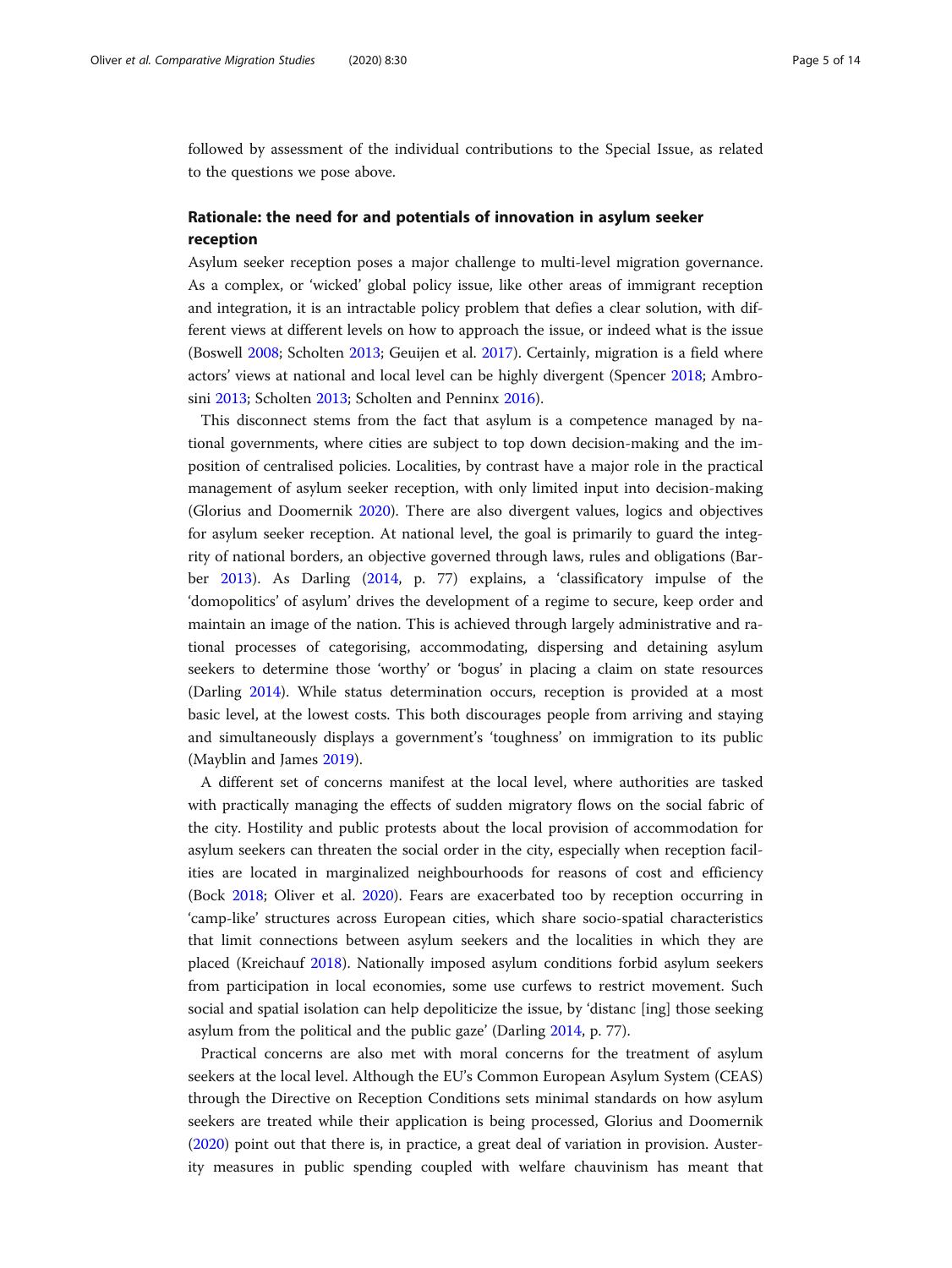reception conditions have been deteriorating. Critics of the CEAS argue that rather than safeguard standards, it acts more like a 'race to the bottom', in which countries already maintaining good reception standards could be deteriorated and where bad, countries could opt out anyway (Mayblin [2016](#page-13-0)). As Mayblin and James [\(2019,](#page-13-0) p. 377) note, support for asylum seekers is not electorally popular, so at national levels, there is even a 'political disincentive to ensure support levels are adequate'. This deterioration in standards is evident across a range of European countries. Italy's former populist government led by League and the Five Star Movement in 2018 installed a more restrictive system of asylum seeker reception, delivering emergency reception of just 'bed and bread', and removing funding for other services such as legal help and language courses (Campomori and Ambrosini [2020](#page-12-0)). In the UK, the outsourcing of asylum to centralized private providers has worsened conditions of reception and limited local authority control further (Darling [2016](#page-12-0)). Under the last contracting round, the government watchdog sought to recover funds of £7 m from providers because of poor performance, with evidence to the review focusing on 'poor property standards,' including 'frequent references to defects, damp, dirt and vermin' (Independent Chief Inspector of Borders and Immigration (ICIBI) [2018,](#page-13-0) p. 14).

Such minimal standards create problems of community cohesion, and local authorities must also mitigate the longer-term consequences of asylum reception, including losses in skills and wellbeing generated during often protracted asylum processes (ibid.). Refugees experience deterioration in skills and networks through periods of inactivity and ultimately lower rates of labour market participation and higher unemployment than other migrants (Bakker et al. [2014](#page-12-0); Kone et al. [2019](#page-13-0)). They also experience downward mobility into low skilled, low status, low paid and insecure jobs (Bloch [2008](#page-12-0)). Existing difficulties in converting human capital are worsened due to the loss and deterioration of skills while waiting and being unable to work, as well as through the inhibited possibilities to expand asylum seekers' already limited social capital within reception facilities (De Vroome and van Tubergen [2010](#page-12-0)). Reception has been shown to have damaging health and psychological effects, compounding previous trauma and aggravating asylum seekers' mental health problems as they experience their lives in limbo and 'on hold' because of the forced inactivity (Li et al. [2016;](#page-13-0) Miller and Rasmussen [2017\)](#page-13-0). Many local governments are recognising that enabling earlier stage labour market participation and social integration would likely pay dividends in reducing risks of creating an excluded urban population (see Bakker et al. [2014](#page-12-0)).

Such contradictory concerns of national and local levels of government can sow the seed of contestation in governance arrangements and fuel a desire for different solutions locally. The introduction now turns to consider alternatives, focusing on six case studies, which overall provide insight into innovative responses to asylum seeker and refugee reception emerging in and across European cities (question 1).

#### Case studies in local innovation

#### Innovation in governance arrangements: network-building, conflict and cooperation

The first three contributions to the collection particularly explore different governance arrangements emerging at local level (question 2). Scholten and Penninx ([2016](#page-13-0)) identified several different types of migration governance arrangement between national and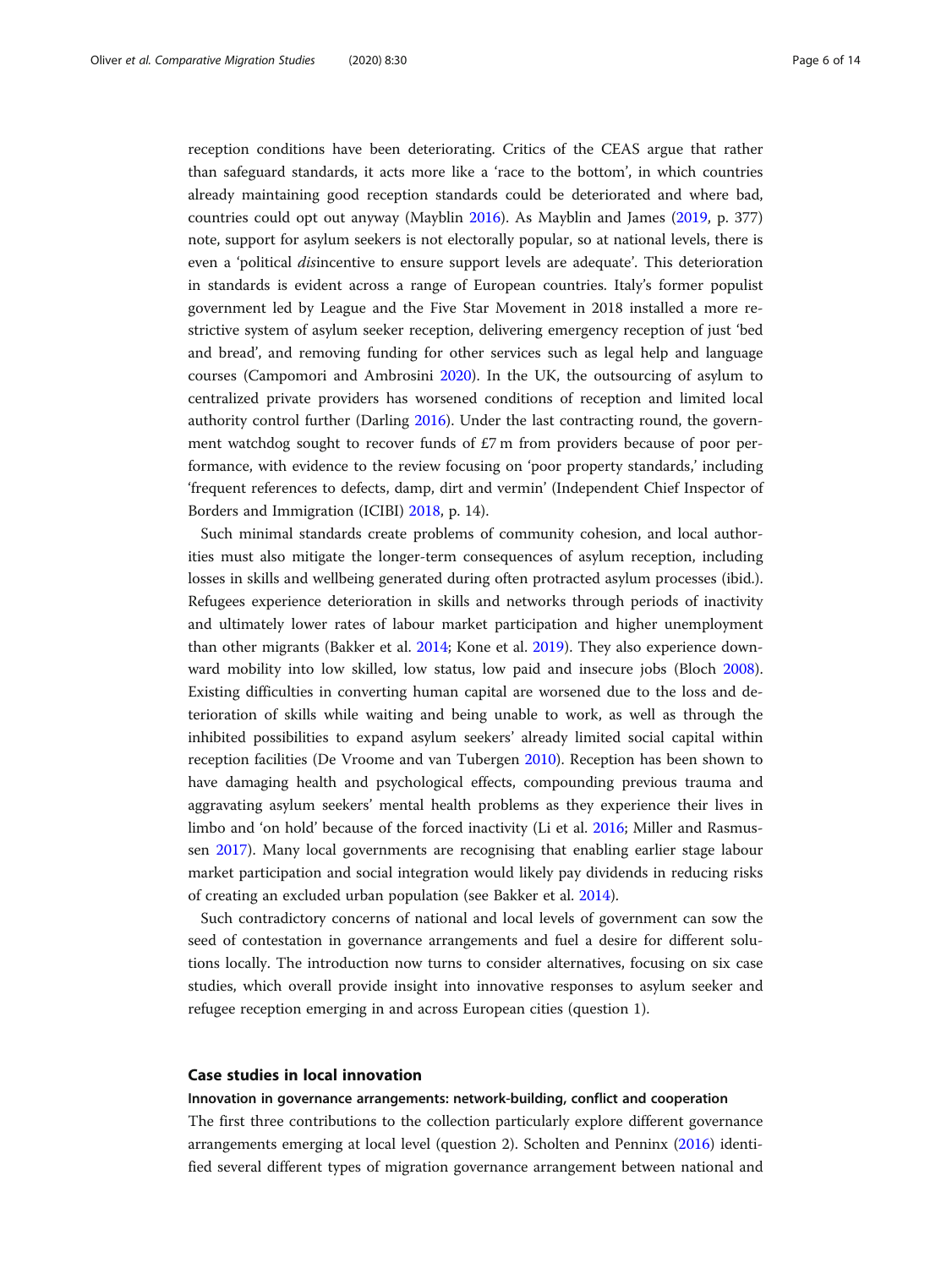local levels, including (1) top-down, or 'centralist', (2) bottom-up, or 'localist', (3) dehierarchised or 'multi-level' and (4) decoupled. These case studies point to an increasing development of bottom-up and decoupled governance in this field. This is especially through alliances developed within and between cities.

The first two articles explore multi-level governance from the perspective of city authorities in Spain (Barcelona) and Italy (multiple cities). Both countries are the first points of entry for asylum seekers in Europe, and responses have developed rapidly. Until the current decade they have perceived themselves mainly to be countries of transit rather than reception, given that until then, numbers of asylum seekers officially recorded were few, and arrangements little developed. The contribution by Garcés-Mascareñas and Gebhardt [\(2020\)](#page-12-0) focuses on how, during recent years, Barcelona has modelled itself however as 'a city of refuge'. They show how policy entrepreneurs are developing bottom up governance and 'municipalist' philosophy in the face of a heavily centralized, but increasingly dysfunctional national approach to asylum seeker reception. Key to this has been heavy investment of the city's own resources into reception policies, as well as political arguments for change, drawing strength from coalitions made with other cities of refuge nationally, and with 'Solidarity Cities' across Europe. These alliances have translated into attempts to influence cities' rights to secure future funding, including European funds managed at the national level (Asylum and Migration Funds) and those related to the European Urban Agenda. Arguably this has led to a 'wider shift in favour of cities' in the next generation of integration funding (Garcés-Mascareñas and Gebhardt [2020](#page-12-0)).

Francesca Campomori's and Maurizio Ambrosini's contribution ([2020](#page-12-0)) explores dynamics across regions and cities in Italy, showing how mobilizing for alternative approaches are occurring in the face of 'a renewed national turn' in Italy. The contribution shows the growing significance of horizontal multi-sector alliances in this policy field, whereby asylum seeking is a process managed not solely by national and local political authorities and NGOs. Instead it now involves a much wider group of actors, including migrants themselves, pro-immigrant actors and social movements, and including xenophobic movements too. They argue that most studies of MLG in relation to migration pay lesser attention to this horizontal dimension, favouring attention on the multi-level or vertical aspects of MLG. In addressing this deficit, they describe local policies of reception as 'a playing field' where a much broader range of actors, both state and non-state come together. This is confirmed within other accounts later in the collection (e.g. Oliver et al. [2020\)](#page-13-0), where innovation comes from multi-sector networks including public-private partnerships, involving actors from local businesses and social enterprises. These networks can also include educational institutions, both as providers of services and involved in research, evaluation and knowledge exchange (see also Broadhead [2020\)](#page-12-0).

Both contributions also expose the dynamics and understandings between different actors at both different levels of governance and within multi-sector alliances. As Campomori and Ambrosini [\(2020\)](#page-12-0) assert, crucial here is a recognition of MLG less as a 'negotiated order', but a process marked by conflict. Campomori and Ambrosini favour the concept of 'battleground' as a more appropriate metaphor to characterise the (often neglected) interplay between vertical and horizontal spaces. Friction and tension is also present in the palpable and growing anger which fuels confidence among local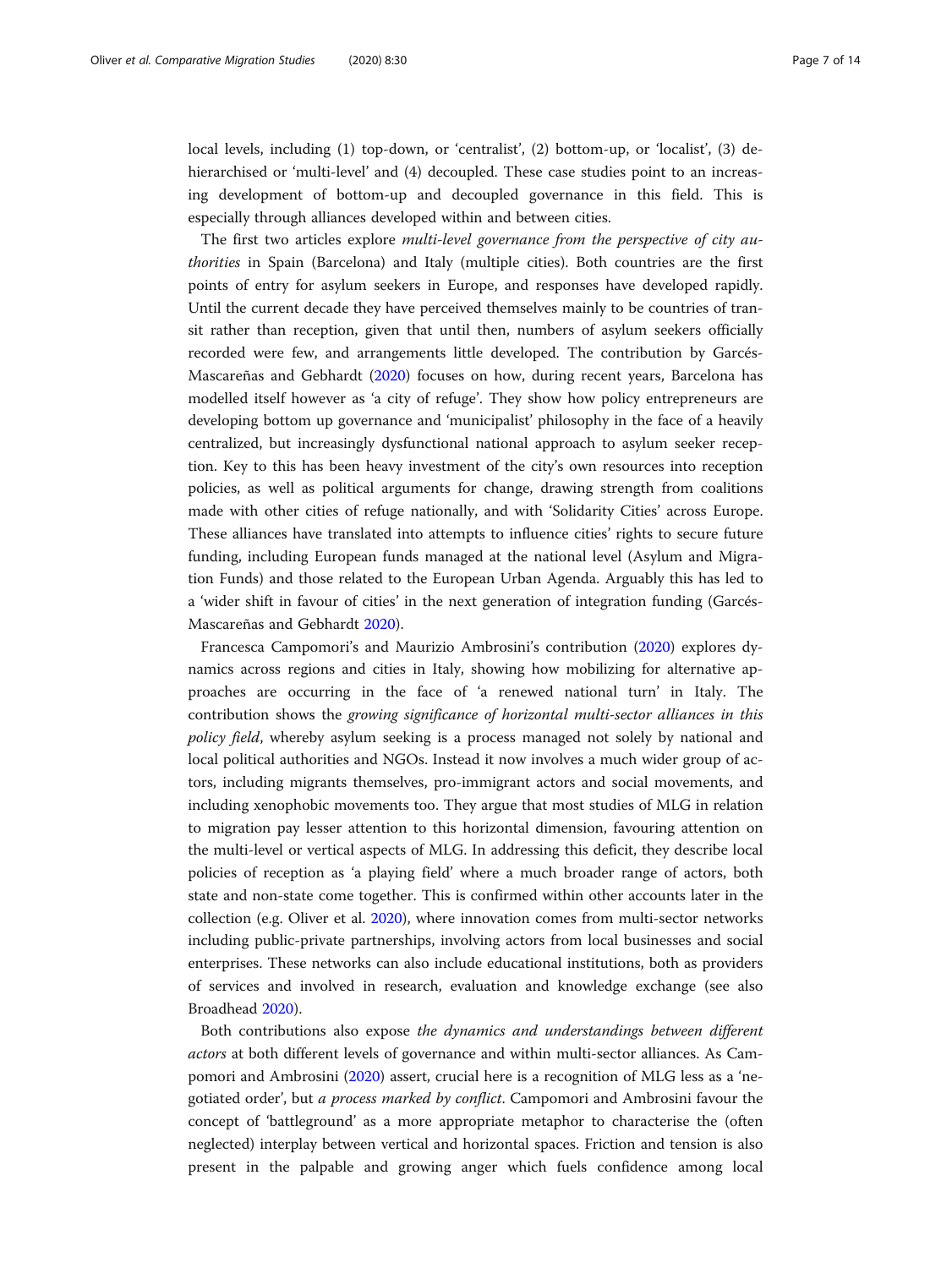coalitions to resist implementation or remedy the effects of national systems, as well as increasing demand at local level for funds to support those actions (see also Garcés-Mascareñas and Gebhardt [2020](#page-12-0)). Campomori and Ambrosini helpfully analyse how a range of dynamics can characterize the interplay between public powers and civil society organizations. These stances include: closure to civil society activism; tolerance; immigrant activism vs anti-immigrant mobilization; and cooperation. Nevertheless, within multi-sector alliances, while conflict may be a defining characteristic, we see that other forms of cooperation emerge where a shared perspective on this topic transcend other important differences. Thus in Spain, Garcés-Mascareñas and Gebhardt show how cities from different political colours were able to unite under the same cause.

City to city cooperation is particularly prominent with the third case study in the collection: Jacqueline Broadhead's ([2020](#page-12-0)) analysis of an emerging UK city network. This provides an example of how under even constrained conditions of highly centralised national policy on asylum and resettlement and privatised asylum seeker accommodation, city governments have collaborated in order to develop more assertive leadership. Broadhead examines a newly emerging city network informed by knowledge exchange from the University of Oxford and a transnational learning exchange. This fledgling network helped to bring cities together, inspiring and informing local practice. Broadhead's analysis identifies some of the key strategies for inclusion identified at city level. These include first, the reframing of the migration issue towards a 'newcomer' frame. Here, asylum seekers are responded to less as a category requiring treatment, and as part of a broader group of people arriving in a city. Second, is the development of citybranding, whereby the cities develop place-based narratives of inclusion. Key to embedding a broader notion of reception is strategic leadership, exemplifying the importance of key local political representatives as influencers to champion alternatives and resist the national model. In Broadhead's case-study, we see the recent introduction of a new Deputy Mayor responsible for social integration in London. In Barcelona, it is the mayor Ada Colau who called for a network of welcoming cities to avoid the 'war on life' that was playing out in asylum seeker reception.

Finally, several of the cases underline how city to city networks are proving an important force in mobilization (Caponio [2019](#page-12-0), see also Oomen [2019b](#page-13-0)). Often they developed with a function to exchange ideas and learn from each others' experiences of local integration policies (e.g. in the 'Cities for Local Integration Policies' (CLIP) which began in 2006 as an initiative of policy makers to network 25 European cities). Yet these alliances have increasingly developed into numerous and sometimes large regional and transnational cooperative networks, such as Eurocities, Intercultural Cities networks, the Global Parliament of Mayors and the recently founded Mayors Migration Council (Oomen [2019b\)](#page-13-0). The alliances draw benefits from exchanging information, sharing experiences and developing strategies collaboratively (Barber [2013](#page-12-0); Oomen [2019b](#page-13-0); Garcés-Mascareñas and Gebhardt [2020](#page-12-0)). As Oomen ([2019b](#page-13-0)) shows however, there is often great power in 'teaming up', not only to share experiences, but develop alternative narratives. Collective mobilisation is more powerful in contesting nationally restrictive arguments and can also help influence the global legal framework, as 150 mayors of cities were able to do in contributing a city perspective to the 2018 Global Compact on Refugees and Migrants (ibid.)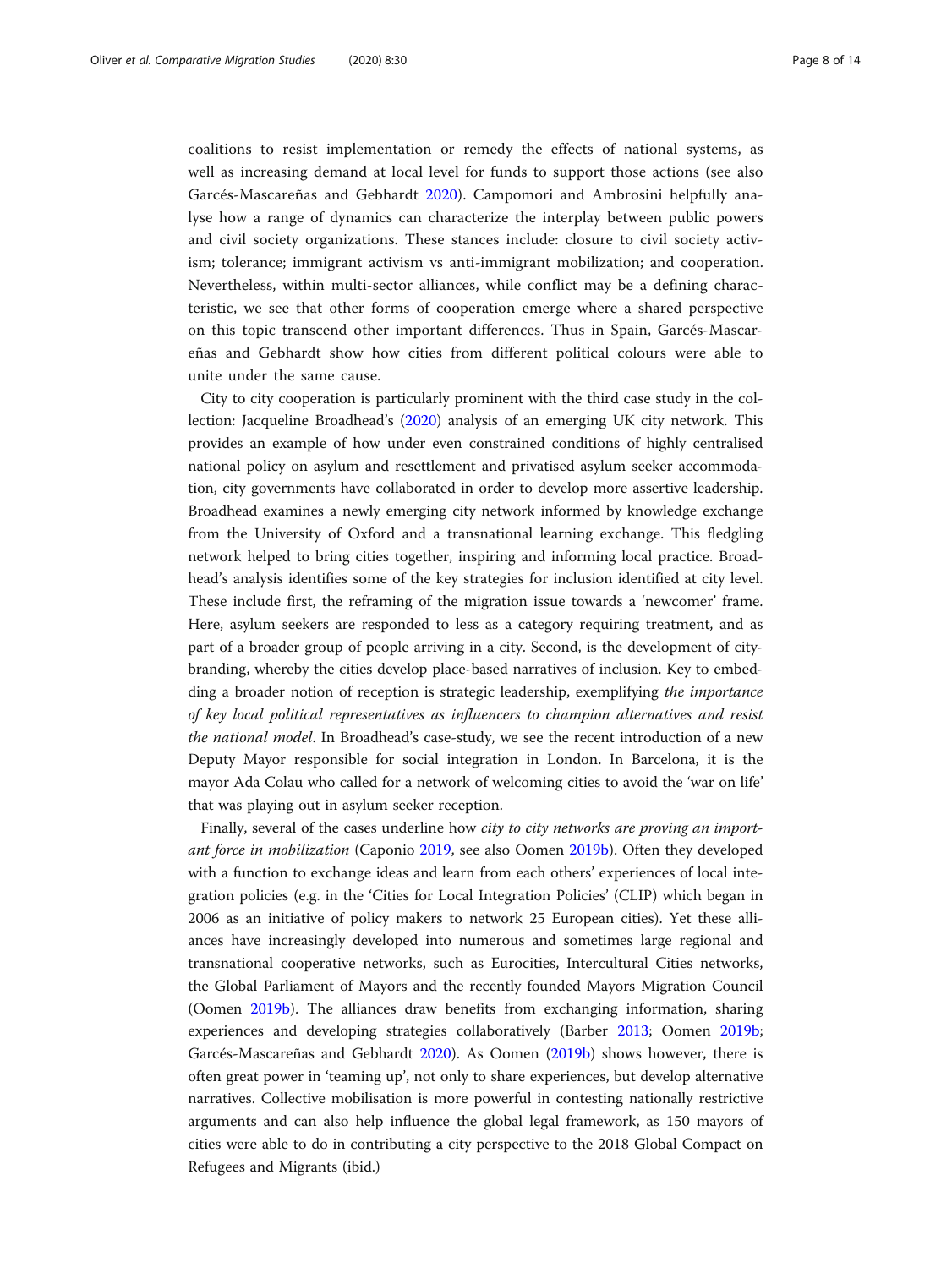#### Innovations in practices: a turn to the local for social inclusion

Moving now to the second master-theme of the collection, we reflect on practical experiments undertaken at city-level. All provided architectures, mechanisms and activities to generate social connections and provide a more inclusive form of reception for asylum seekers and refugees. We begin with Mahieu and Van Caudenberg ([2020](#page-13-0)) analysis of an urban programme that involved young unaccompanied refugees cohabitation with young local citizens in small-scale collective housing units in Antwerp. Their article considers the opportunities this provided for social support and mutual learning, reflecting on the wider role that intercultural living can bring for newcomer integration. This is followed by Oliver, Geuijen and Dekker's et al.'s [\(2020](#page-13-0)) account of the Utrecht Refugee Launchpad (URLP), a co-housing project that attempted to facilitate social contact between a group of young, local tenants and asylum seekers housed in the same complex. We end the collection with Zill Spierings & Van Liempt's ([2020\)](#page-13-0) Lefebvrian exploration of an alternative space of asylum seeker reception emerging from civil society organizations and third sector activism, the Grandhotel Cosmopolis in Augsburg, Germany. Part-hotel, part- asylum seeker centre, its café, restaurant and artistic space provided sites of encounter between local residents, tourists and asylum seekers, while its playful imaginaries of the space of asylum reception as a 'grandhotel', evokes images of encounter and intercultural exchange.

All three examples show how local consensus is an important aspect of innovative projects. While existing scholarship has identified policy making as taking a 'local turn', these case studies demonstrate a 'turn to the local'. By this we mean that the innovations were founded on a pragmatic recognition that reception occurs in real neighbourhoods with real people. Not only is power located downwards but so too is responsibility for newcomers' experiences within the city as part of their urban citizenry. For example in Utrecht, the local government officials responsible for URLP, or 'Plan Einstein' as the initiative was colloquially known, referred to asylum seekers living in the city as 'ours' (fieldnotes from study by Oliver, Dekker and Geuijen [2019\)](#page-13-0). By 'turning to the local', innovations strategically used pre-existing and newly emerging local horizontal networks, especially between local government and civil society. However, equally, two of the initiatives were also able to seek support vertically, by exploiting a rare opportunity of European funding being directly channelled to cities through the Urban Innovative Actions scheme ([https://www.uia-initiative.eu/en\)](https://www.uia-initiative.eu/en). Such funding allows cities to bypass the national governments and pursue their own agendas (see also Garcés-Mascareñas and Gebhardt [2020](#page-12-0)). These finances were invaluable not only for allowing adequate resources to fully support the investment, but they also lent legitimacy locally and nationally to the experiments. Ironically, such funding may even provide a politically acceptable means for national governments to permit cities like Utrecht to experiment locally in ways that would be more difficult on a national scale (Geuijen, Oliver and Dekker [2020\)](#page-12-0).

However, as some of the examples show, there can be implications of projects being framed as 'experimental', and 'new'. Innovation, by its very nature is unlikely to get everything right at first and rather implies learning through experimentation. This sits somewhat at odds with the high-risk and public nature of the ventures examined in this collection, whereby the innovations attracted high public interest. Yet as Zill et al. ([2020](#page-13-0)) show, a positive media spin on these 'model projects' can take a life of its own.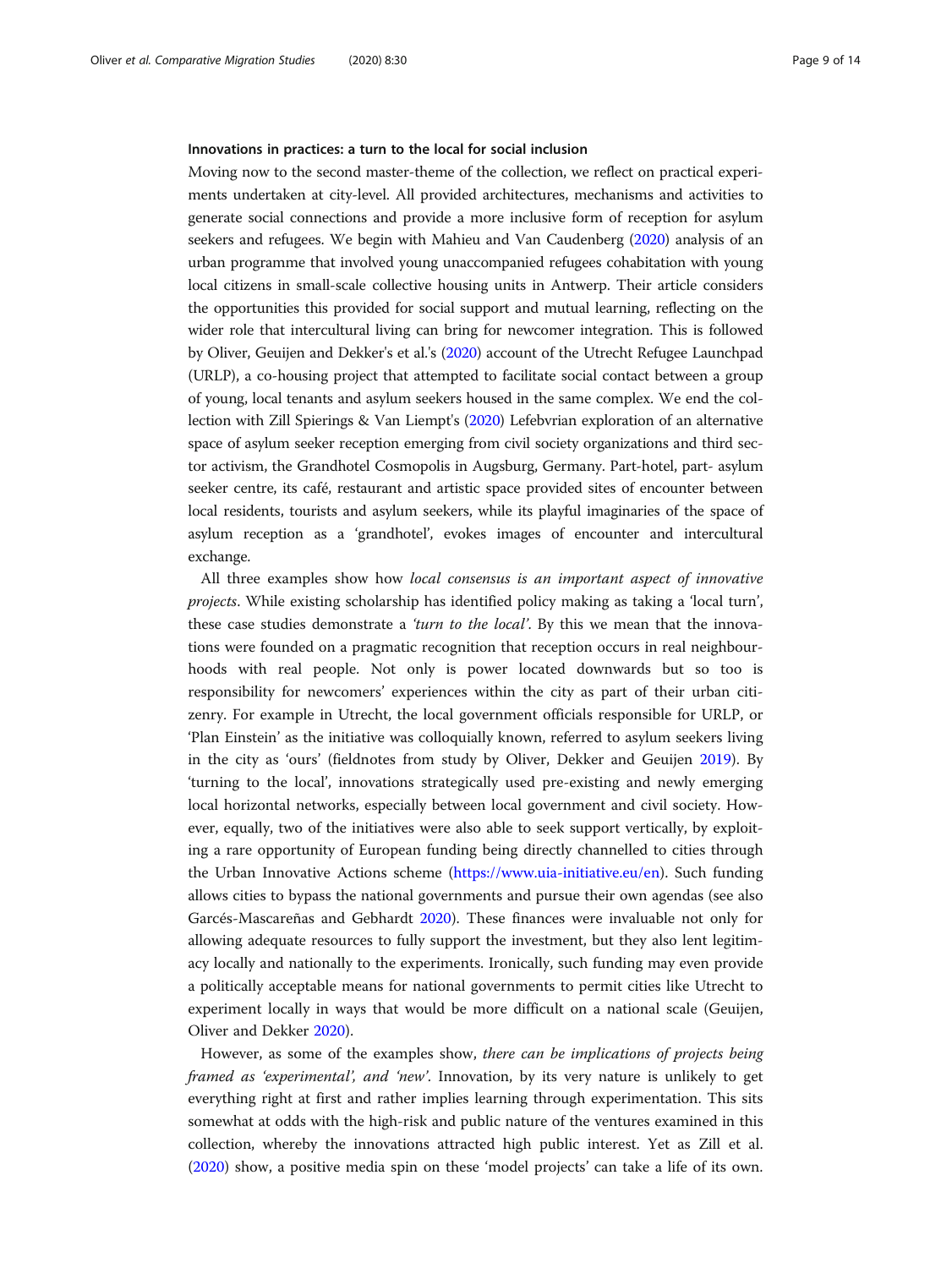Despite local media reporting presenting the Grandhotel Cosmopolis as experimental, the media construction at the national level was framed in 'utopian' terms. Their analysis shows that this reduced the innovation to a unique and 'modern fairytale' rather than any real, plausible alternative, or site of potential critique to the status quo nationally. The media depictions were also far removed from the reality of those living nearby, where reactions were informed by direct experience.

The strongest contribution of these three articles is however to the final question of our special issue (3). Through detailed empirical study, they shed light on cities' attempts to forge greater intercultural understanding between asylum seekers and locals, based on an assumption that proximate living would create meaningful encounters. This was developed in different way across the innovations. In Antwerp, the concept of 'organized befriending' was embedded into communal living, where refugees were matched with young buddies through a carefully considered process by professionals. In Utrecht, cohousing and shared space for joint use by asylum seekers and tenants, alongside a wider co-learning educational programme open to both asylum seekers and locals was adopted. In Augsburg, the Grandhotel Cosmopolis project's ambition for more open asylum reception stretched out to the wider community, as the reception space was designed as an open space for spontaneous encounter. It sought too to engage with both the imagined geographies of asylum and lived experiences, recognising that asylum seekers understood in mental images and 'representational space', as well as through physical engagement in 'lived spaces'. In the final part of this editorial introduction, we consider then to what extent did the noble ideas behind these practical experiments live up to their transformative potential in dismantling categories of 'us' and 'them'?

All three contributions offer some evidence that intervening in this type of local connection can provoke some kind of meaningful encounter. They confirm academic research which shows the positive benefits of social contact and encounter for enhancing intercultural understanding (e.g. in Allport's [\(1954\)](#page-12-0) contact hypothesis). Mahieu and Van Caudenberg ([2020](#page-13-0)) show that befriending enabled instrumental social support, crucially by lowering the threshold for refugees asking for help and providing opportunity for informal learning in situations of daily living. The simple notion of just 'having someone around' offered them a welcome distraction from their past and present challenges. In Utrecht, asylum seekers similarly valued the opportunity to just be around other Dutch people, with tenants offering a glimpse into the realities of a regular life in Utrecht. Zill et al. [\(2020\)](#page-13-0) show that the space of asylum accommodation is physically and socially produced, created not only through media representations, but also through direct experience of asylum seeker spaces.

Nevertheless, all the contributions show that developing intercultural encounters and shifting imagined representations of this group is not easy and the assumptions and expectations embedded within such innovations should be carefully considered. In Antwerp, contact was developed in a top-down manner, through the professionals selecting and matching buddies to work on a one-to-one basis with refugees in gender-mixed pairs. Mahieu and Van Caudenberg ([2020](#page-13-0)) show that expectations of asylum seekers and buddies sometimes differed and that intimate co-housing arrangements sometimes created misunderstandings along cultural and gendered dividing lines. In Utrecht, social contact fluctuated over the course of the project and encounters varied in ease and intensity, and at times, became awkward and difficult. Oliver et al. [\(2020\)](#page-13-0) show that it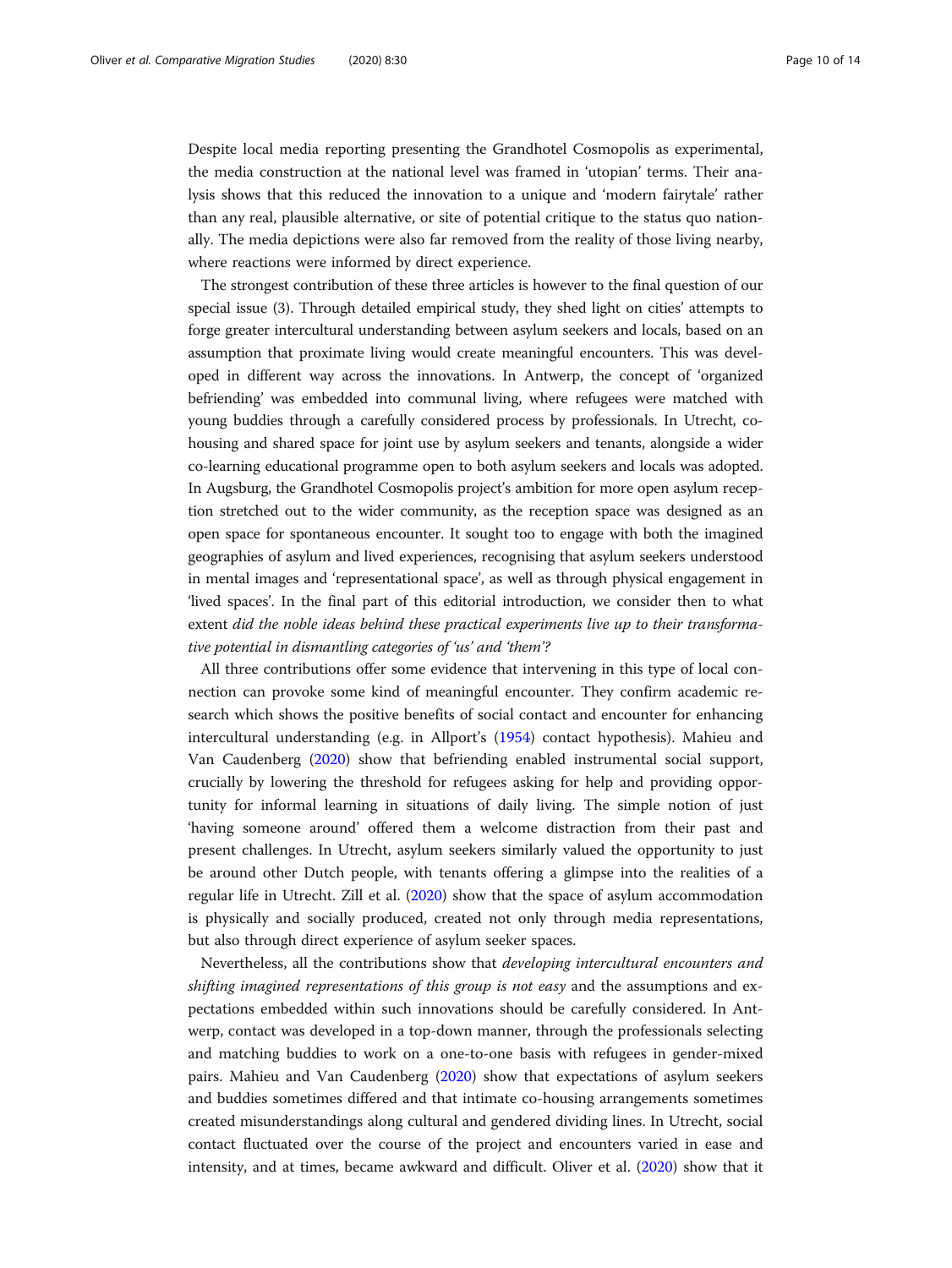was influenced heavily by conditions and contexts outside the project. Contact worked best when numbers were fewer, ratios equal (around 40:40), people shared similar characteristics (of age and education) and there was enough time for relationships to develop. However, these conditions were not easily met within the constraints of national asylum management where people were moved regularly, often far from the city, directly contravening local policy. Similarly, in Augsburg, we see that despite being able to 'walk in', local people's reactions were still heavily influenced by external, mediatized constructions of asylum seekers as either criminals or victims. Being close had only a limited effect on attitudes (Zill et al. [2020\)](#page-13-0).

Developing intercultural encounters and shifting imagined representations were also affected by spatial arrangements. In all three cities, new reception facilities were quickly adapted to meet housing needs: In Antwerp, the collective housing was provided in a range of apartments, housing and a site built for the project including 16 two-bedroom modular units. In Utrecht, the site was a refurbished office building. In Augsburg the Grandhotel was a renovated former home for the elderly. All accounts demonstrated that physical locations and material conditions of asylum reception matter. In Antwerp, the opportunity to live together provided opportunities for pairs to exchange small gestures of help and share household items or lend furniture. However, these could be loaded exchanges, due to material inequalities between the groups. In Utrecht, tenants and asylum seekers lived close, but separately, yet notions of co-housing disguised the multiple inequalities within. Environmental factors, from large scale delays to the asylum seeker centre being ready for habitation to very small physical changes, like locking a shared entrance, had major repercussions on contact and atmosphere. In Augsburg, the Grandhotel was developed particularly with an eye to the affectual element of familiarization, where passers-by were encouraged to just walk into a physically open semi-public space. Nevertheless, the contribution shows that entering an asylum centre was still a difficult threshold for some nearby residents to overcome (see also Oliver et al. [2019](#page-13-0) on neighbourhood reactions to the new centre).

### Concluding discussion

Using six empirical studies of emerging multi-sector alliances and reconfigurations of multi-level governance, the special issue invites reflection on the extent to which innovation is possible in asylum seeker and refugee reception in European cities. Innovation requires the creation, adoption and spread of new ideas, and the instigation of qualitative change (Sørensen and Torfing [2011\)](#page-13-0). What do these examples tell us about the extent for incremental (or indeed more radical) change in the field of asylum seeker reception?

The collection exemplifies that at local level, a strong desire to develop more adequate approaches to asylum seeker and refugee reception can be frustrated. The policy space available for cities to innovate in this arena remains limited, given constraints of capacity, (legal) competence and funding. There are risks too, both perceived and actual, in striking out outside of national government policies in a highly charged policy area. However, there are also risks in not acting, and cities have emerged as a frontline in identifying new approaches to reception. These approaches speak to wider city issues of inclusion, cohesion and place-making and shaping, and move beyond narrower framings of reception pertaining only to national centralised systems for asylum reception based primarily on legal and governmental frameworks.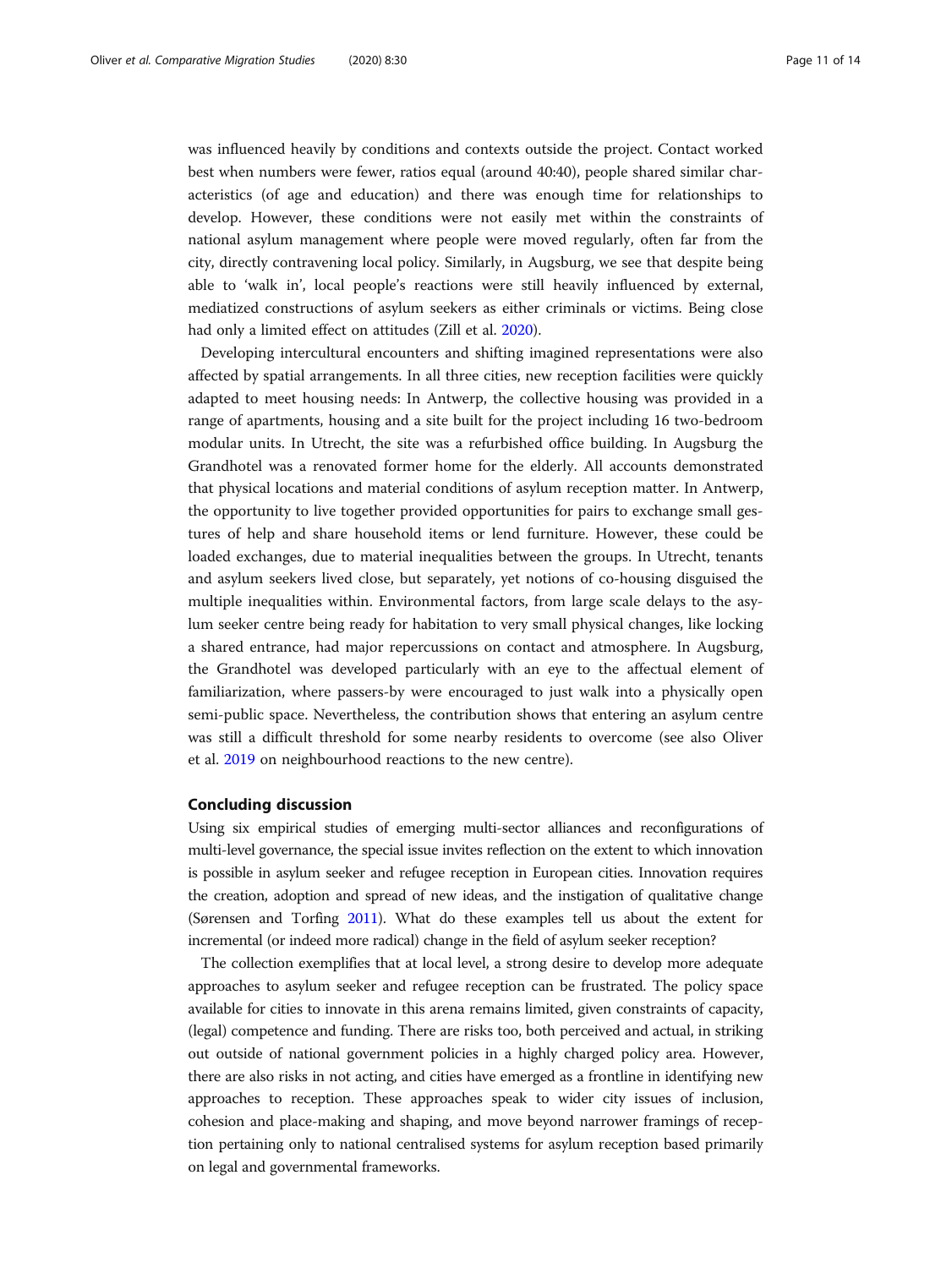Key in shifting some of these dynamics are multi-sector alliances between local governments, NGOs and a range of non-state actors, as well as city networks. These facilitate conditions for innovation, both practically (through funding opportunities and the sharing of best practice between cities) but also conceptually, by providing cities with the opportunities to define their own policy framing and rationale for action. Change might be rather incremental and indirect, for example through improving conditions that might lead to further opportunities to innovate, as shown in the case study of Barcelona (Garcés-Mascareñas and Gebhardt [2020](#page-12-0)). Yet as Broadhead [\(2020\)](#page-12-0) shows, shaping new policy frames is still an important move in creating better conditions and policy space for further action. Crucially however, some of the contributions also show that challenges to the status quo are not easily or cooperatively achieved in this field. Conflict might more readily describe interactions in both multi-level and multi-sector arrangements as new arrangements are struck and competencies fought over (Campomori and Ambrosini [2020;](#page-12-0) Garcés-Mascareñas and Gebhardt [2020](#page-12-0)).

The contributions on the practical experiments by Mahieu and van Caudenberg [\(2020](#page-13-0)) Oliver et al. [\(2020](#page-13-0)) and Zill et al. [\(2020](#page-13-0)) show that innovations rely on building local alliances and, a 'turn to the local'. Not only is this through bringing together coalitions of actors with their own particular expertise, but by engaging communities in the sites and localities where asylum seekers are placed. Zill et al. [\(2020\)](#page-13-0) point out the risk that contact initiatives are presented as some distanced 'utopia', whereas all the examples show that transforming relations at the local level is a complex and concrete process. Despite the attractiveness of the idea, bringing asylum seekers together with locals does not automatically lead to harmony and disruptions to categories of 'us' and 'them'. The contributions show careful attention needs to be paid to the dynamics and inbuilt inequalities between groups, the influence of external conditions (including the effects of national asylum regimes) and the effects of physical environments. The scholarship on these innovations point to the value and importance of learning from such initiatives. Yet the studies also implicitly indicate difficulties in ensuring traction and capitalising on the lessons learned. This may because they are funded only temporarily, and even those that endure, such as the Grandhotel Cosmopolis, are still at risk through their representation in national media as 'special' and unique; as Zill et al. [\(2020,](#page-13-0) this issue) argue, these utopian framings dilute their potential for large-scale and serious critique of national approaches.

We end therefore with a call for a continued *critical* focus of research in charting the potentials within this rapidly shifting territory. Methods to assess the outcomes of such innovations include evaluative approaches which recognise the complexity of attempting change in this field, and which adequately acknowledge as a key part of the story, the wide-ranging influences and contexts which inform such interventions. Sharing learning from innovations in governance and practice is vital, showing that alternatives to more typical national approaches are possible. We simultaneously urge researchers to remain critical. Innovation in asylum seeker reception seems a worthy and important pursuit, but we must avoid overly celebratory and descriptive accounts, in which innovation is unilaterally regarded as leading to better experiences and outcomes for refugees and asylum seekers. A focus on innovation cannot assume that the local level is somehow more progressive, and its innovations, automatically good (Agustín and Jørgensen [2019](#page-12-0)). This special issue instead seeks to offer a thorough and critical exploration of how alternative policies and practices of asylum seeker reception have emerged at the local level in Europe, and how they are experienced by those that they engage.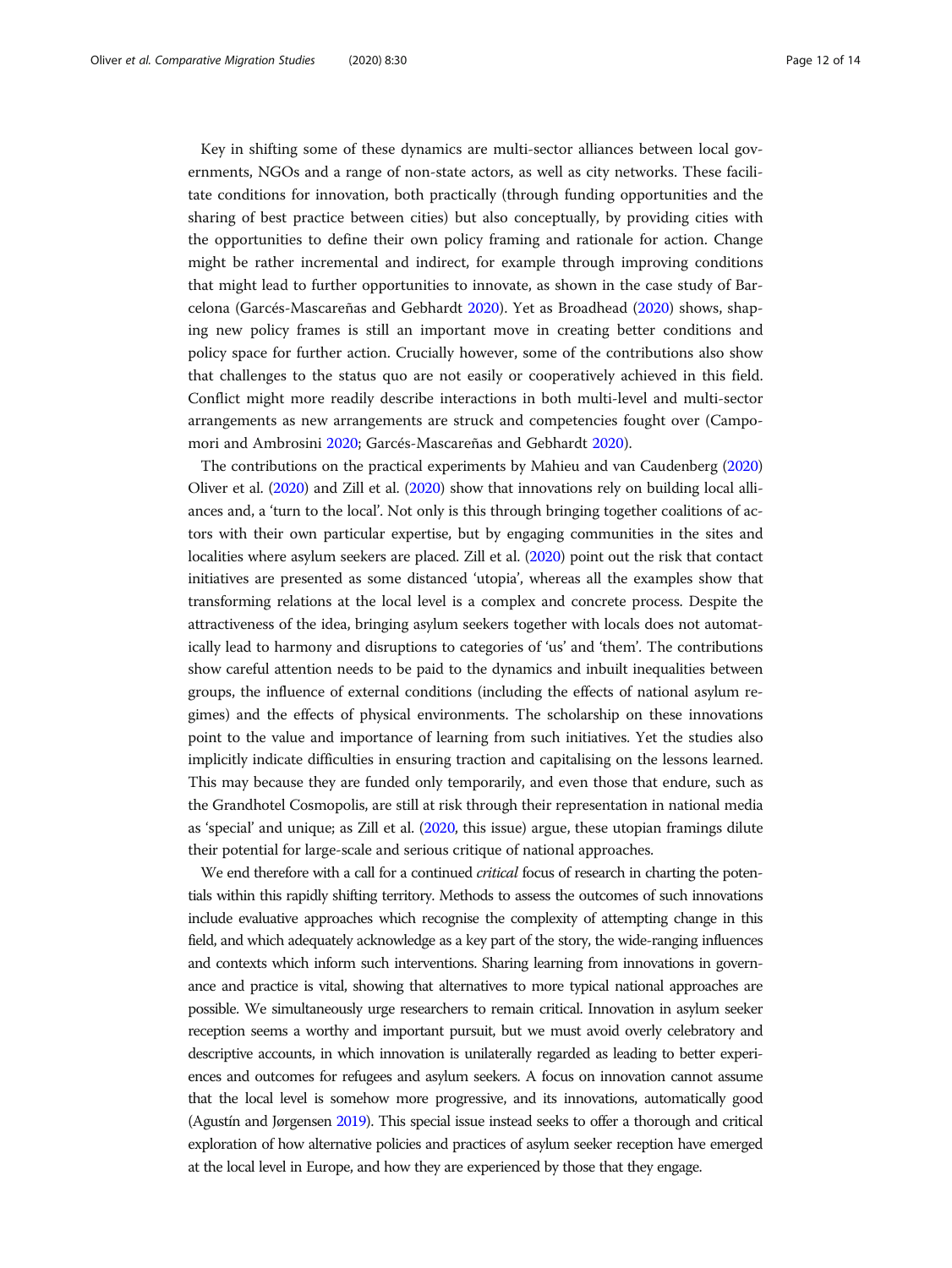#### <span id="page-12-0"></span>Acknowledgements

This special issue came out of a series of papers presented at a panel on 'Local innovation in asylum-seeker and refugee reception at the IMISCOE conference in Barcelona 2018. The authors would like to thank the editors of Comparative Migration Studies, and the anonymous reviewers of the papers, who have helped to shape this edition of the journal.

#### Authors' contributions

All authors contributed to the article and read and approved the final manuscript.

Funding

Not applicable.

#### Availability of data and materials

Not applicable.

#### Competing interests

The authors declare that they have no competing interests.

#### Author details

<sup>1</sup>Institute of Education, University College London, 20 Bedford Way, Bloomsbury, WC1H 0AL, London, UK. <sup>2</sup>School of Governance, Utrecht University, Utrecht, Netherlands. <sup>3</sup>Centre on Migration, Policy & Society, University of Oxford, Oxford, UK.

#### Received: 8 June 2020 Accepted: 24 June 2020 Published online: 10 September 2020

#### References

Agustín, Ó. G., & Jørgensen, M. B. (2019). Solidarity cities and cosmopolitanism from below: Barcelona as a Refugee City. Social Inclusion, 7(2), 198-207.

Allport, G. W. (1954). The nature of prejudice. Reading: Addison-Wesley.

- Ambrosini, M. (2013). 'We are against a multi-ethnic society': Policies of exclusion at the urban level in Italy. Ethnic and Racial Studies, 36(1), 136–155.
- Bakker, L., Dagevos, J., & Engbersen, G. (2014). The importance of resources and security in the socio-economic integration of refugees. A study on the impact of length of stay in asylum accommodation and residence status on socio-economic integration for the four largest refugee groups in the Netherlands. Journal of International Migration and Integration, 15(3), 431–448.

Barber, B. (2013). If mayors ruled the world: Dysfunctional nations, rising cities. New Haven: Yale University Press.

Bloch, A. (2008). Refugees in the UK labour market: The contention between economic integration and policy-led labour market restriction. Journal of Social Policy, 37(1), 21–36.

Bock, J.-J. (2018). Migrants in the mountains: Shifting Borders and contested crisis experiences in rural Germany. Sociology, 52(3), 569–586.

Boswell, C. (2008). Evasion, reinterpretation and decoupling: European Commission responses to the 'external dimension' of immigration and asylum. West European Politics, 31(3), 491–512.

Broadhead, J. (2020). Building inclusive cities: Reflections from a knowledge exchange on the inclusion of newcomers by UK local authorities. Comparative Migration Studies, 8. <https://doi.org/10.1186/s40878-020-0172-0>.

Çağlar, A., & Glick Schiller, N. (2018). Migrants and City-making: Dispossession, displacement, and urban regeneration. Durham and London: Duke University Press.

Campomori, F., & Ambrosini, M. (2020). Beyond multilevel governance: The implementation of asylum seekers' reception in Italy as a battleground. Comparative Migration Studies, 8. [https://doi.org/10.1186/s40878-020-00178-1.](https://doi.org/10.1186/s40878-020-00178-1)

- Caponio, T. (2019). If mayors ruled migration: Promises and gaps. In Migration Policy Centre blog. [https://blogs.eui.eu/](https://blogs.eui.eu/migrationpolicycentre/mayors-ruled-migration-promises-gaps/) [migrationpolicycentre/mayors-ruled-migration-promises-gaps/.](https://blogs.eui.eu/migrationpolicycentre/mayors-ruled-migration-promises-gaps/) Accessed 31 May 2020
- Caponio, T., & Borkert, M. (2010). The local dimension of migration policymaking. Amsterdam: Amsterdam University Press, IMISCOE Reports.

Darling, J. (2014). Asylum and the post-political: domopolitics, depoliticisation and acts of citizenship. Antipode, 46(1), 72–91. Darling, J. (2016). Privatising asylum: Neoliberalisation, depoliticisation and the governance of forced migration. Transactions

of the Institute of British Geographers, 41(3), 230–243. De Vroome, T., & van Tubergen, F. (2010). The employment experience of refugees in the Netherlands. International Migration

Review., 44(2), 376–403. [https://doi.org/10.1111/j.1747-7379.2010.00810.x.](https://doi.org/10.1111/j.1747-7379.2010.00810.x)

Dekker, R., Emilsson, H., Krieger, B., & Scholten, P. (2015). A local dimension of integration policies? A comparative study of Berlin, Malmö, and Rotterdam. International Migration Review, 49(3), 633–658.

Emilsson, H. (2015). A national turn of local integration policy: Multi-level governance dynamics in Denmark and Sweden. Comparative Migration Studies, 3. <https://doi.org/10.1186/s40878-015-0008-5>.

Eurostat (2020). News Release 48/2020–20 March 2020. [https://ec.europa.eu/eurostat/documents/2995521/10554400/3-20032](https://ec.europa.eu/eurostat/documents/2995521/10554400/3-20032020-AP-EN.pdf/6ee052a9-ffb8-d170-e994-9d5107def1a8) [020-AP-EN.pdf/6ee052a9-ffb8-d170-e994-9d5107def1a8.](https://ec.europa.eu/eurostat/documents/2995521/10554400/3-20032020-AP-EN.pdf/6ee052a9-ffb8-d170-e994-9d5107def1a8) Accessed 18 May 2020

Garcés-Mascareñas, B., & Gebhardt, D. (2020). Barcelona: Municipalist policy entrepreneurship in a centralist refugee reception system. Comparative Migration Studies, 8. <https://doi.org/10.1186/s40878-020-0173-z>.

Geuijen, K., Moore, M., Cederquist, A., Ronning, R., & Van Twist, M. (2017). Creating public value in global wicked problems. Public Management Review, 19(5), 621–639.

Geuijen, K., Oliver, C., & Dekker, R. (2020). Local innovation in the reception of asylum seekers in the Netherlands: Plan Einstein as an example of multi-level and multi-sector collaboration. In B. Glorius, & J. Doomernik (Eds.), Geographies of asylum in Europe and the role of European localities (pp. 245–260). Cham: IMISCOE Research Series. Springer.